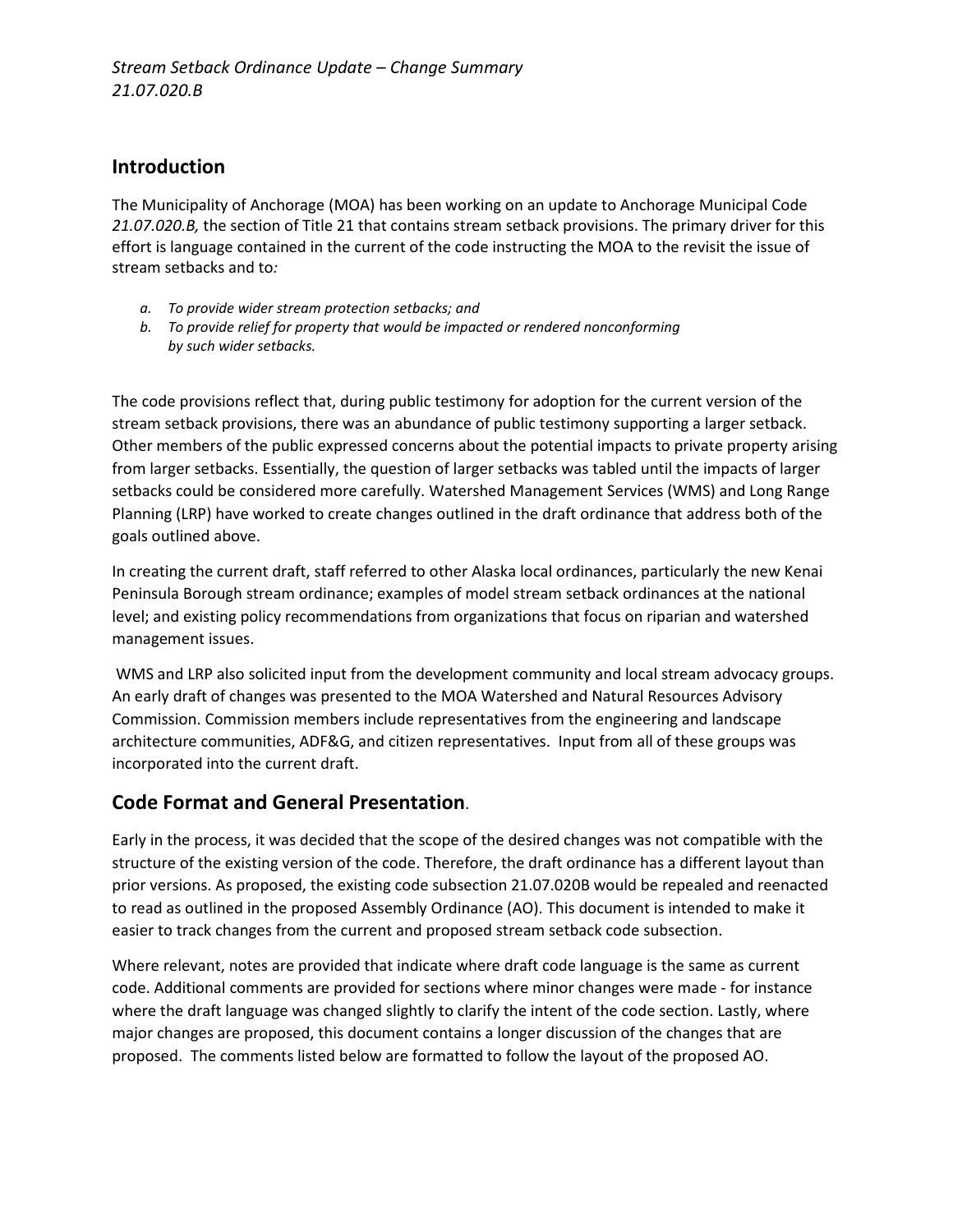# **Summary of Draft Codes Changes and Relationship to Existing Code Provisions**

- **Section 1.** : Revision to the *Summary of Major Title 21 Decision-Making and Review Responsibilities* table assigning stream setback variances to the Zoning Board of Examiners and Appeals (ZBEA) rather than Urban Design Commission (UDC).
- **Section 2.**: Corresponding revision to the Title 21 UDC Code Section.
- **Section 3.**: Corresponding revision to the Title 21 ZBEA Code Section.
- **Section 4.**: Corresponding revision to 21.03.240 concerning the requirements for variances.

#### **Section 5: Draft Version 21.07.020B**

- 1) This section remains essentially the same, with the omission of the language directing the MOA to revisit the stream setback ordinance.
- 2) This section was shortened for brevity; the existing language is unnecessarily redundant.
- 3) This reference was added to address the subject of nonconforming uses of the setback and its relationship to other Title 21 subsections. Uses that were conforming prior to the date of passage of the new provisions will be "grandfathered" following the adoption of the draft code. In practical terms, this has been the case since the adoption of the original stream setback ordinance in the mid-1980s. Refer to Section 6. for the revision to 21.12, a new sew code section 21.12.045,
- 4) Relationship to Other Regulations (Previously Section 3)
	- a) Same as existing 3a
	- b) Same as existing 3b
	- c) Same as existing 3c
	- d) New language clarifying that setback can be used as credit towards open space or landscaping requirements.
- 5) New section clarifying that drainageways are necessary for orderly drainage and that as such, these flow paths may not be obstructed without taking alternate measures
- 6) New section that outlines the conditions under which a stream channel may be altered. No section of existing code addresses this comprehensively. Current code sections 21.07.020B.6.a and 21.07.020B.6.c address these criteria partially.
- 7) New section that outlines the conditions under which a drainageway may be altered. This section clarifies that where drainageways are concerned, protecting particular piece of ground or specific flow path is not the primary concern; rather its is the preservation of the continuity of drainage.
- 8) This section is the same as current code section 21.07.020B.5.
- 9) This section lists the proposed changes to the size of the stream setback. Under existing code provisions, all streams have a stream setback of 25-feet. The exception is within the Hillside District Planning Area and the R-10 zoning district, where a 50-setback is required. Within the respective areas, the required setback is the same, regardless of stream size. To a large degree, this is at odds with recommended riparian management principles. It is generally recognized that larger streams require larger setbacks for normal stream functions such as erosion protection and floodplain storage. Under the current version of the code, it is most often the case that the smallest streams have the largest setbacks. Another factor in determining the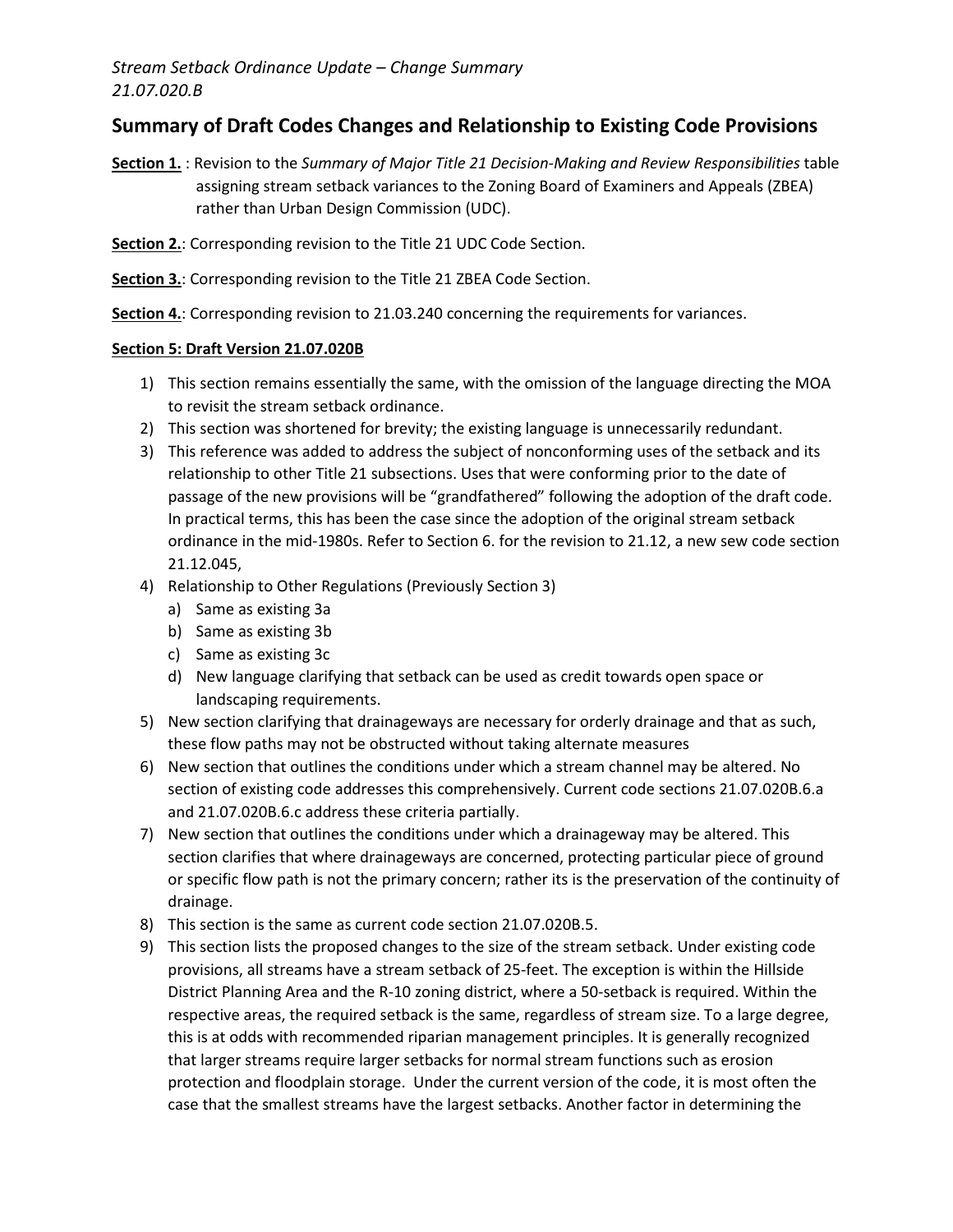## *Stream Setback Ordinance Update – Change Summary 21.07.020.B*

appropriate setback in past pattern of development. In areas of Anchorage where past development has led to channelization and for adjacent uses to encroach on the stream, less benefit is gained with a larger buffer than would be along sections of stream where natural stream channels and riparian buffers still exist.

- a) Current code provisions essentially delineate the entire stream setback as a non-disturbance zone, with exceptions for things as utility service, and property access. The changes proposed in the new code present the concept of two-zone setback: 1.) an inner 25-foot zone with protections similar to those in existing code, and 2.) an outer zone that varies in size depending on the stream in questions. This outer setback area is also more flexible in terms of allowed uses, such as allowing accessory structures, but is still intended primarily for stream protection.
- b) Setback Widths for Streams
	- i) Same as existing methodology (21.07.020B.4.a.i)
	- ii) Refer to table. The largest streams have a Streamside Zone of 25 feet, plus an additional 75 feet of Riparian Zone setback (Uses allowed in each zone are outlined in 21.07.020B.9.d and e. A description of each zone in included in the changes to definitions contained in Section 7.). Medium-sized streams have a Streamside Zone setback of 25 feet plus an additional 25 feet of Riparian Zone setback. The smallest streams, those that have been highly channelized or piped, or those that have high levels of encroaching development simply have a 25-foot Streamside Zone setback. Lastly, ephemeral channels have a Streamside Zone setback of 10 feet. As discussed above, in creating the tiers for the varied setback, stream size and stream characteristics were the primary factors considered. Deference was given to the Hillside District Plan (HDP) in creating tiers. Many of the named streams on the Anchorage Hillside are smaller than other streams occupying the "middle tier." Consistent with the recommendations the HDP, these were placed in the 50-foot setback group. The desire to have a consistent standard based on hydrologic principles means that the smallest streams on the Hillside are proposed to be in the smallest group and have a 25-foot vs. a 50-foot setback. Beyond the table in the draft ordinance, so that the setback information is readily available to the public, the MOA stream mapping layers will be updated and maintained to provide the correct stream name information and setback.
- c) Exceptions
	- i) This provision is intended to provide relief from the larger setbacks to property owners of lots less than 10,000 feet in size.
	- ii) The proposed change reverts back to the standard contained in setback ordinance versions prior to the current code. Staff is unclear why this was changed in current code, but it clearly introduced unintended consequences related to real world situations involving such things as short driveway culverts.
	- iii) This change was added to clarify how to treat situations where streams run parallel to roads, such as in road ditches.
	- iv) Situations have arisen where a strict reading of the current code (as well as previous versions) discouraged projects that would otherwise benefit the stream, increase riparian areas, and generally improve upon the condition of surrounding areas as a whole. This section is intended to clarify that the MOA supports projects that further the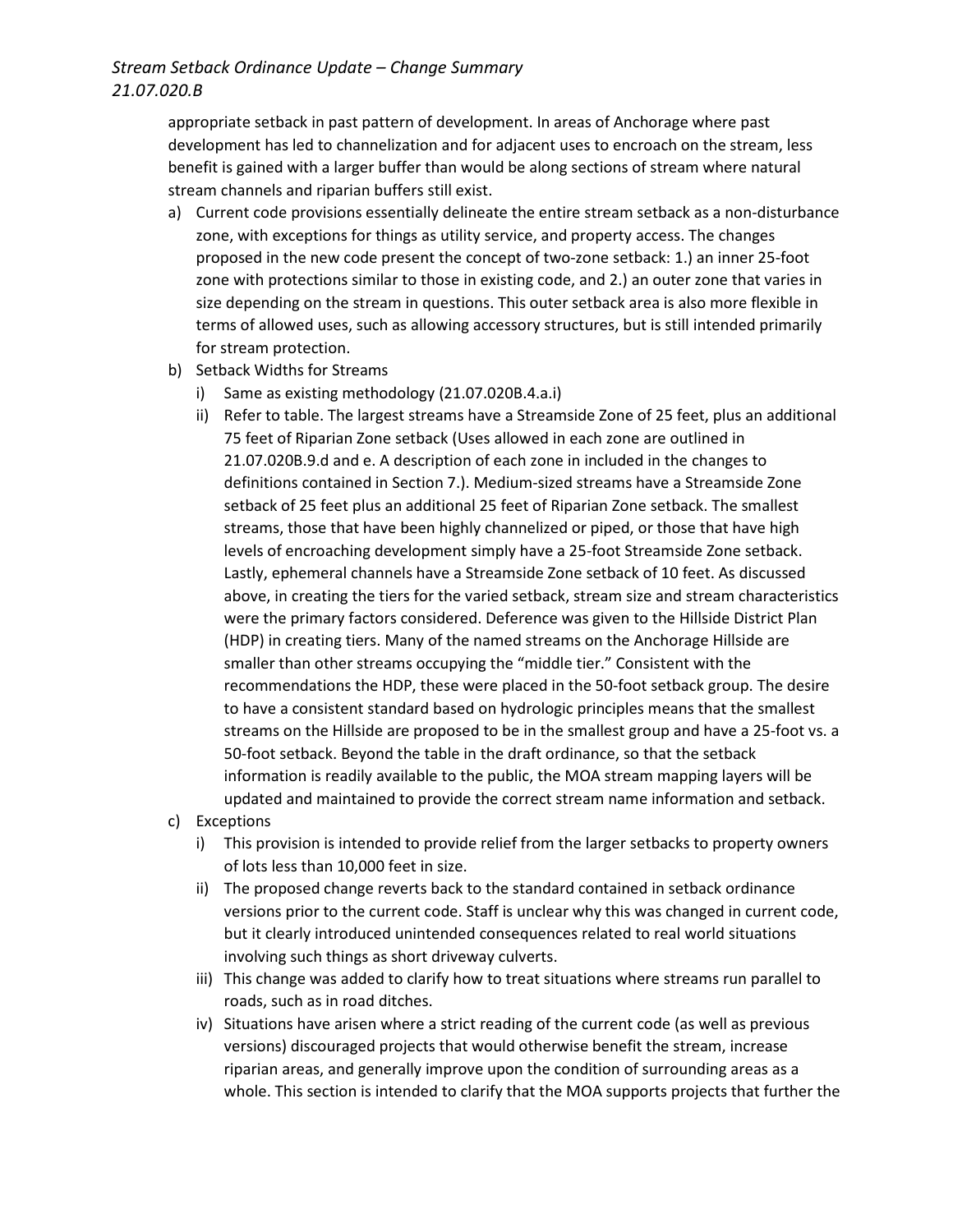## *Stream Setback Ordinance Update – Change Summary 21.07.020.B*

goals of stream setback provisions such as stream restorations, creation of urban greenways, etc.

- d) This section lists the allowable uses in the Streamside Zone. Generally, this setback zone is similar to the current 25-foot stream setback.
	- i) Refer to subsection B.13
	- ii) Same as existing 21.07.020B.2.d
	- iii) This section clarifies that utilities should not run parallel to streams within 25-feet of them. Also utility exceptions are for the routing of utility mainlines and for service connections for a property. Structures that are chiefly building appurtenance are not exempted from setback requirements.
	- iv) Same as existing 21.07.020B.2.a and b.
	- v) This clarification is missing in the current code and provided in response to the increased number of inquires the MOA has received about power generation.
	- vi) Historically, far and away the majority of money spent within the MOA on stream and bank restoration projects has been to mitigate the impacts of paved trails that encroach on streams. National recommendations encouraging the placement of trails in green spaces and along streams are not referring to large, paved bike trails that have been built close to streams as part of past practice within the MOA. The runoff characteristics, maintenance requirements, inherent infrastructure protection demands, and public safety concerns associated with these trails require them to be located 25 feet or further from streams.
	- vii) A clarification missing from the current code.
	- viii) A clarification missing from the current code.
	- ix) A clarification missing from the current code. This section clarifies the setback provisions are not intended to prevent property owners from taking actions necessary to protect life or property. As noted, such actions may require a permit or mitigation, after-thefact.
- e) The Riparian Edge Zone is a new setback area that does not exist in current code.
	- i) Self-explanatory.
	- ii) Allows for utilities to run parallel to streams. Contains additional clarifying details.
	- iii) Large, paved trails are allowed.
	- iv) These uses preserve open space, and consist of pervious surfaces.
	- v) These uses preserve open space, and consist of pervious surfaces.
	- vi) This is intended to allow for small outbuildings such as sheds and greenhouses.
	- vii) Self-explanatory.
	- viii) Self-explanatory.
	- ix) As outlined in the cited code section this does not refer to the operation of a commercial snow storage site. It is intended to speak to temporary snow storage, parking lot and driveway push piles, etc.
- 10) Major Drainageway Setbacks (21.07.020B.4.a.ii in current code). The draft ordinance provides more clearly differentiates between drainageway setbacks and stream setbacks.
	- a) Clarification of the need for drainageway setbacks.
	- b) Clarification of how drainageway setbacks are measured.